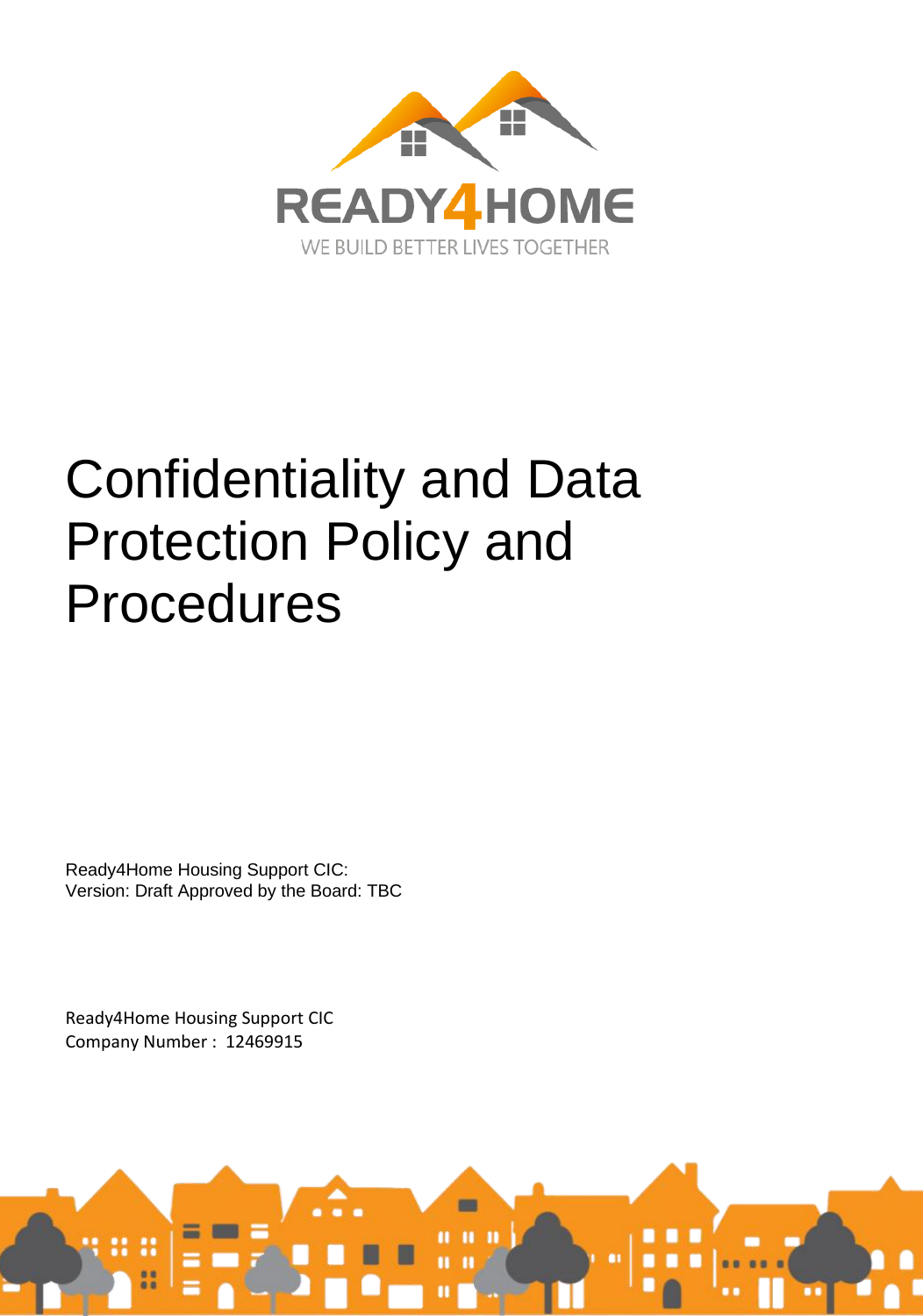

# **Policy Statement**

Ready 4 Home Housing Support CIC (R4H) is committed to providing the best possible service, this includes a commitment to ensure that all personal information of its clients/employees/officers and representatives is handled fairly and lawfully with due regard to confidentiality and in accordance with the principles of the Data Protection Act 2018 .

### **Confidentiality**

R4H has a policy of keeping all information regarding its clients/employees/officers and representatives however obtained, confidential.

# **The Duty of Confidence**

- All employees/officers and representatives at R4H have a duty of confidence to our clients and a duty to support professional ethical standards of confidentiality.
- Everyone working for or with R4H who records or otherwise comes across information that can identify individual clients/employees/officers and representatives all have a personal duty of confidence to clients/employees/officers and representatives and to his/her employer and R4H as an organisation.
- The duty of confidence is conferred by common law, statute, contract of employment, disciplinary codes and policies (of which this is one).

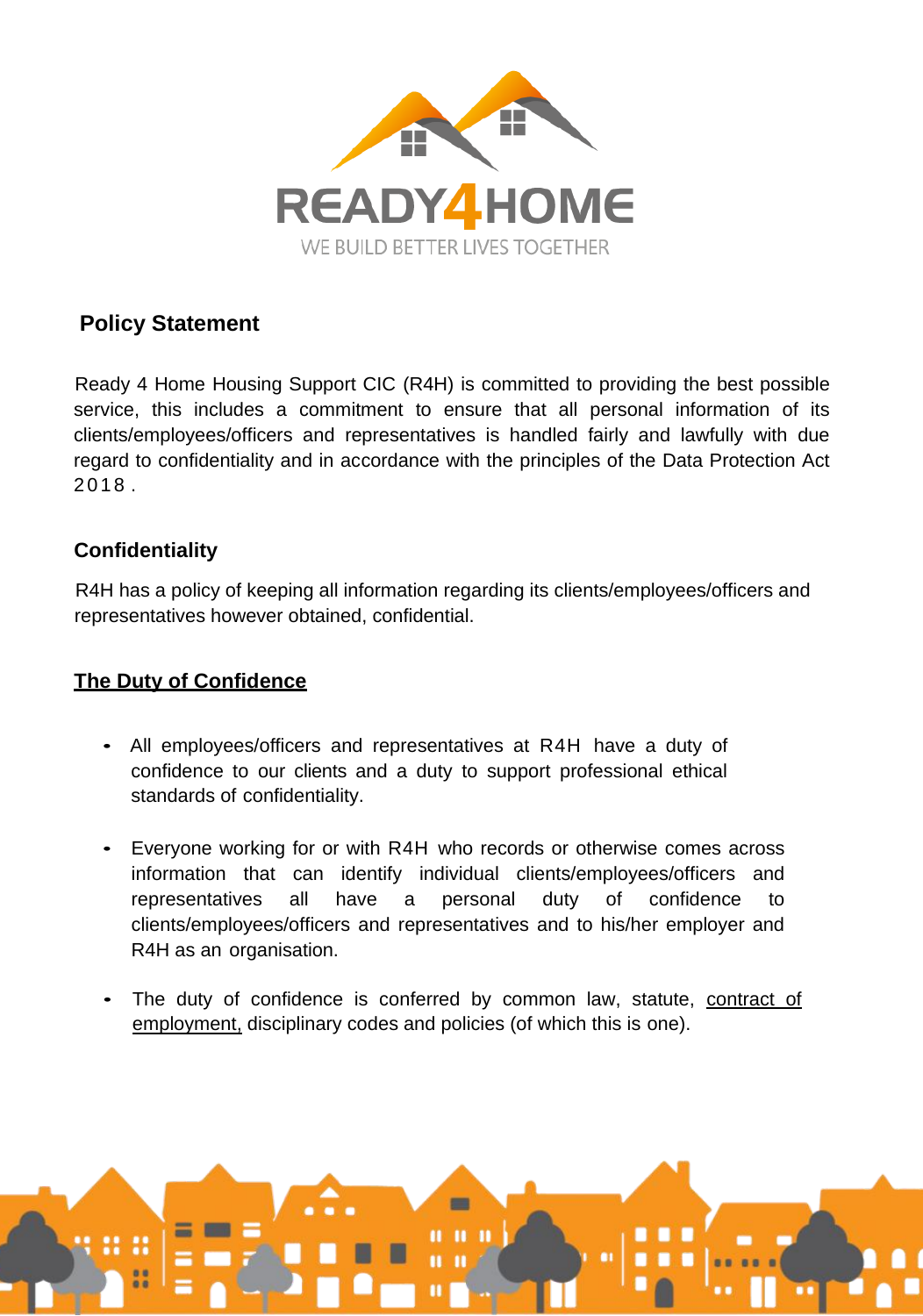

# **Confidential information**

Confidential information is information entrusted by an individual in confidence, where there is a general obligation not to disclose that information without consent from the individual client/employee/officer or representative of Ready 4 Home Housing Support CIC.

Confidential information may include personal information such as name, age, address, and personal circumstances, as well as sensitive personal

information regarding race, health, sexuality, etc. The clients criminal history is minimized/redacted prior to the engagement of our Support Workers.

Confidential information may be known or stored on any medium. Photographs, videos, etc are subject to the same requirements as information stored in support records, on a computer, or given verbally.

Information that identifies clients/employees/officers and representatives and/or individuals who have shared confidential information with a member/s of R4H, personally is assumed to be confidential and should not be used unless necessary or where disclosure is required. Whenever possible, anonymous data-from which personal details have been removed and which therefore cannot identify the individual-should be used instead. Note however that even anonymous information can only be used for justified purposes

E

 $\mathbf{u}$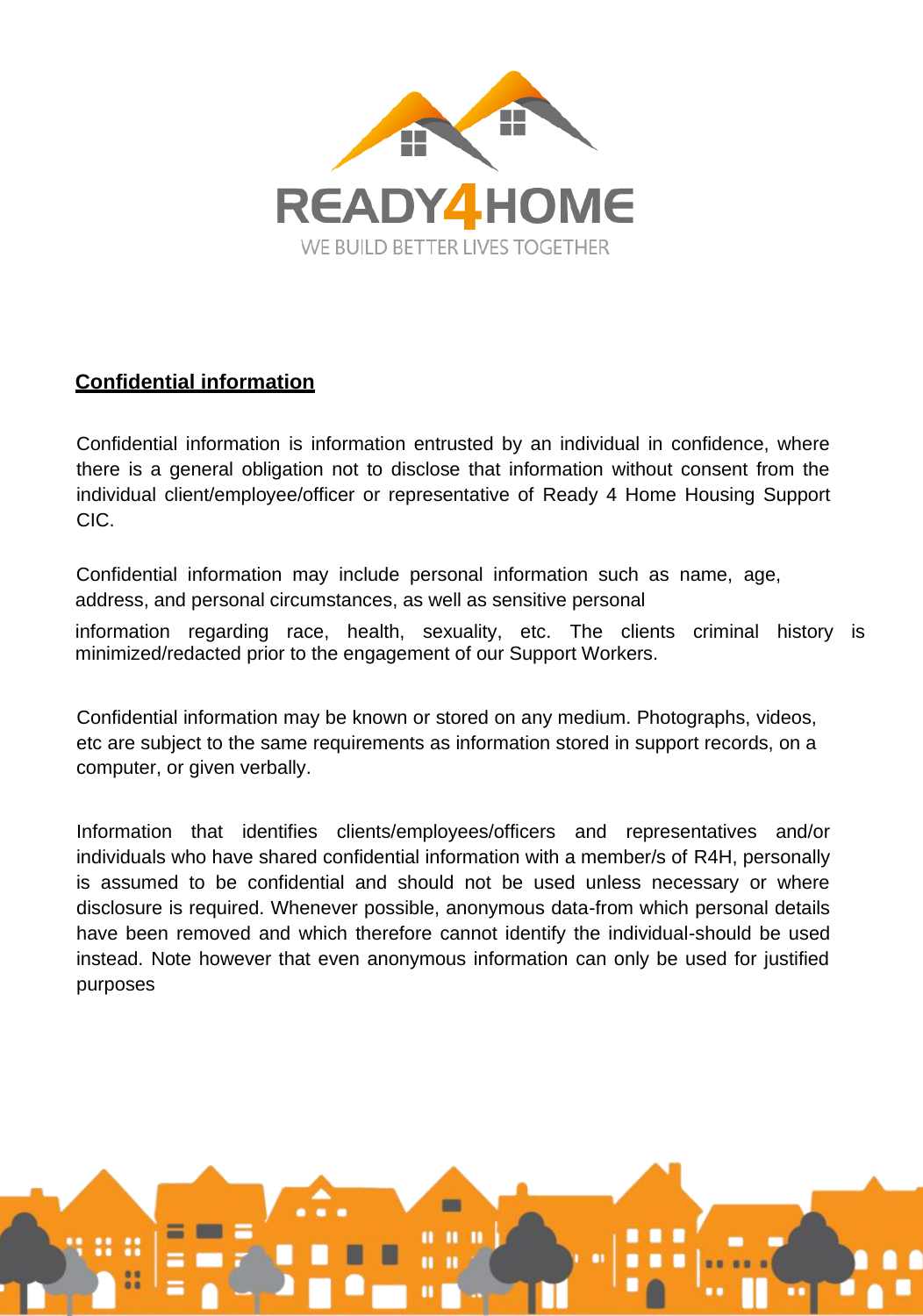

### **Awareness and compliance**

- Everyone in R4H must be aware of the importance of confidentiality. All employees/officers and representatives need to be aware of their responsibilities for safeguarding clients/employees/officers and representative's confidentiality and keeping information secure.
- Employees/officers and representatives must comply with the requirements of the by the Data Protection Act of 2018
- Breaches of confidentiality are a serious matter. Non- compliance with this policy and code of conduct by any person: employee/officer and representative employed in any capacity, by R4H may result in disciplinary action being taken. No member of Ready 4 Home Housing Support CIC, employee/officer and representative shall knowingly misuse or disclose any information regarding clients/employees/officers and representatives or allow others to do so.
- This policy and accompanying guidelines are intended as an overview of the issues that you need to be aware of when dealing with clients/employees/officers and representatives' information. If you have further questions you should seek advice from the Service Manager.

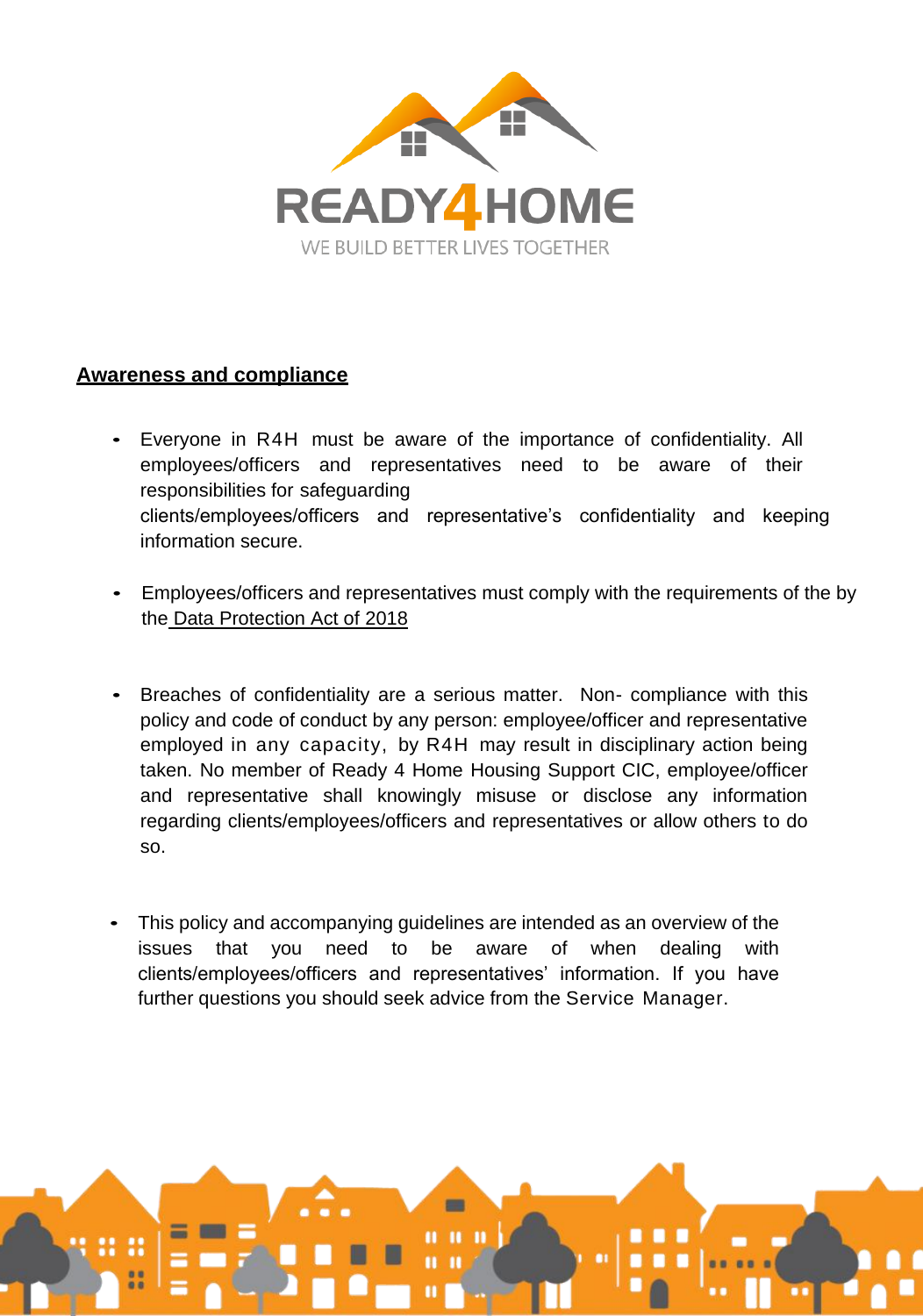

# **Responsibilities**

- The Service Manager is responsible for overseeing and advising on issues of clients/employees/officers and representatives' confidentiality for R4H.
- The Service manager is responsible for ensuring that all staff, particularly, employees/officers and representatives, temporary staff, contractors and volunteers, know what is expected of them with respect to confidentiality and protecting information.
- Employees/officers and representatives are responsible for safeguarding the confidentiality of all personal information held by R4H information reg a rd in g clients/employees/officers and representatives to which they have access, transmitted or recorded by any means.
- Individual employees/officers and representatives are personally responsible for any decision that they may make to pass on information.
- All employees/officers and representatives are responsible for adhering to the Data Protection Act 2018, and the Confidentiality Code of Conduct.

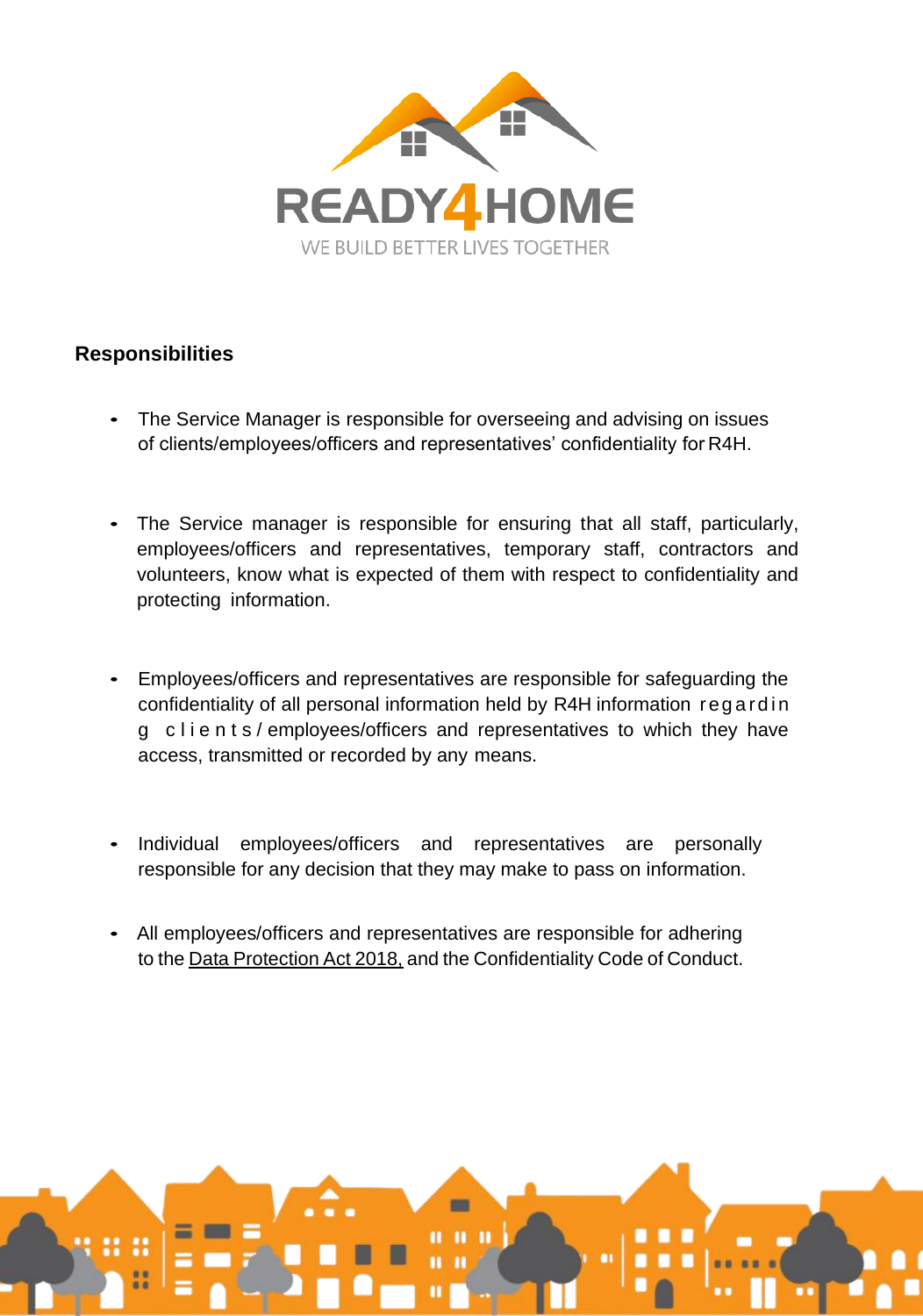

# **Acting on the duty of confidentiality**

- No personal information, given or received in confidence, concerning clients/employees/officers and representatives of R4H may be passed to anyone else without the consent of the provider of the information or their appointed representative. Regarding clients , this is usually the client but sometimes another person may be the source (e.g. relative or other key worker).
- No personal information, given or received in confidence for one purpose, may be used for a different purpose without the consent of the provider of the information.
- Clients are entitled to object to the use of their personal data for purposes other than their immediate support.
- The duty of confidentiality owed to a deceased resident should be viewed as being consistent with the rights of living individuals.
- The rules of disclosure must be followed whenever information is passed to another person or organisation.

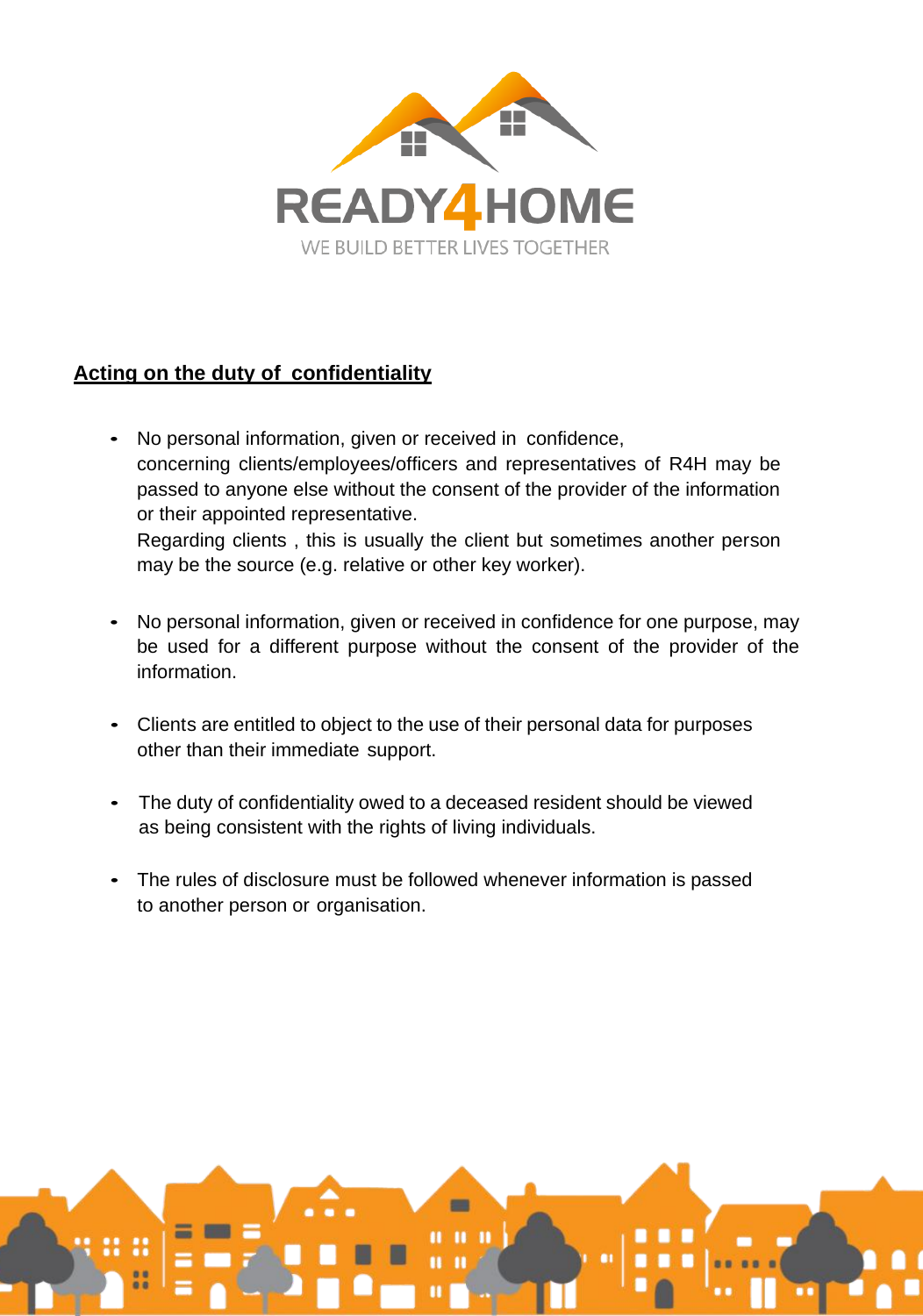

# **Disclosing information**

Personal information may only be passed to another person or organisation:

- With the consent of the individual the information pertains to
- Where it is disclosed in the best interests of the client
- On a "need to know" basis if the recipient: needs the information because they are directly involved in the residents support plan, or the use can be justified for the purposes described in the defined list of circumstances in the 'Disclosure on a need to know basis' section
- Informed consent must be obtained from the individual.
- Where disclosure is required by a court (or a court order)
- Where disclosure is required by statute (that is, by law)
- Where disclosure is made in the public interest as described in the defined list of circumstances in 'Disclosure in the Public Interest'
- Where information is required by the police in conjunction with the prevention or detection of serious crime

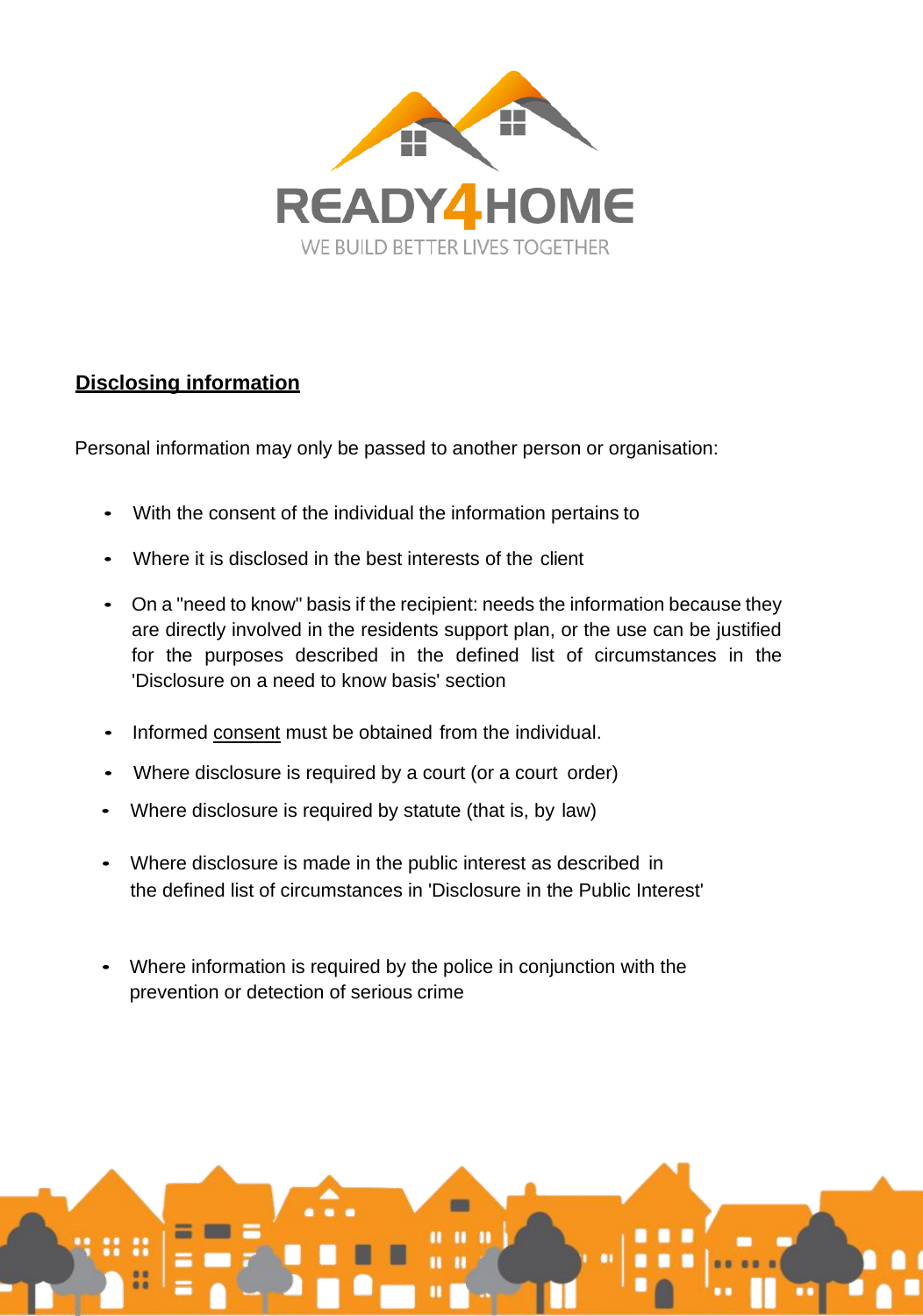

#### **Whistle blowing**

If as a client/employee/officer or representative of R4H you have any concerns about another employee/officer or representative of R4H, you should feel that you can raise the matter with confidence, that it will be treated seriously and confidentially without fear of recrimination. You may need to support your concerns by divulging confidential information. In these circumstances, this will not be regarded as a breach of confidentiality.

This may be done informally, by discussion with the Service Manager, or through the Whistleblowing Procedure. Either way every effort will be made to ensure that the confidentiality of the complainant is maintained.

#### **Data Protection**

The above policy assists R4H to meet the requirements of the Data Protection Act 2 0 1 8 . The Act embraces all information whether stored in a manual or computerised database. It requires "appropriate" measures to be taken to ensure the security of information held. Key points are that:-

- )> Data should only be collected and stored with the knowledge and permission of the data subject
- )> The data should only be used for the purpose it was originally collected. It should only contain the information necessary for the purpose it was originally collected. It should be accurate

It should only be kept for as long as is necessary for the purpose for which it was collected

The data subject has the right to see any information held about them, however stored.

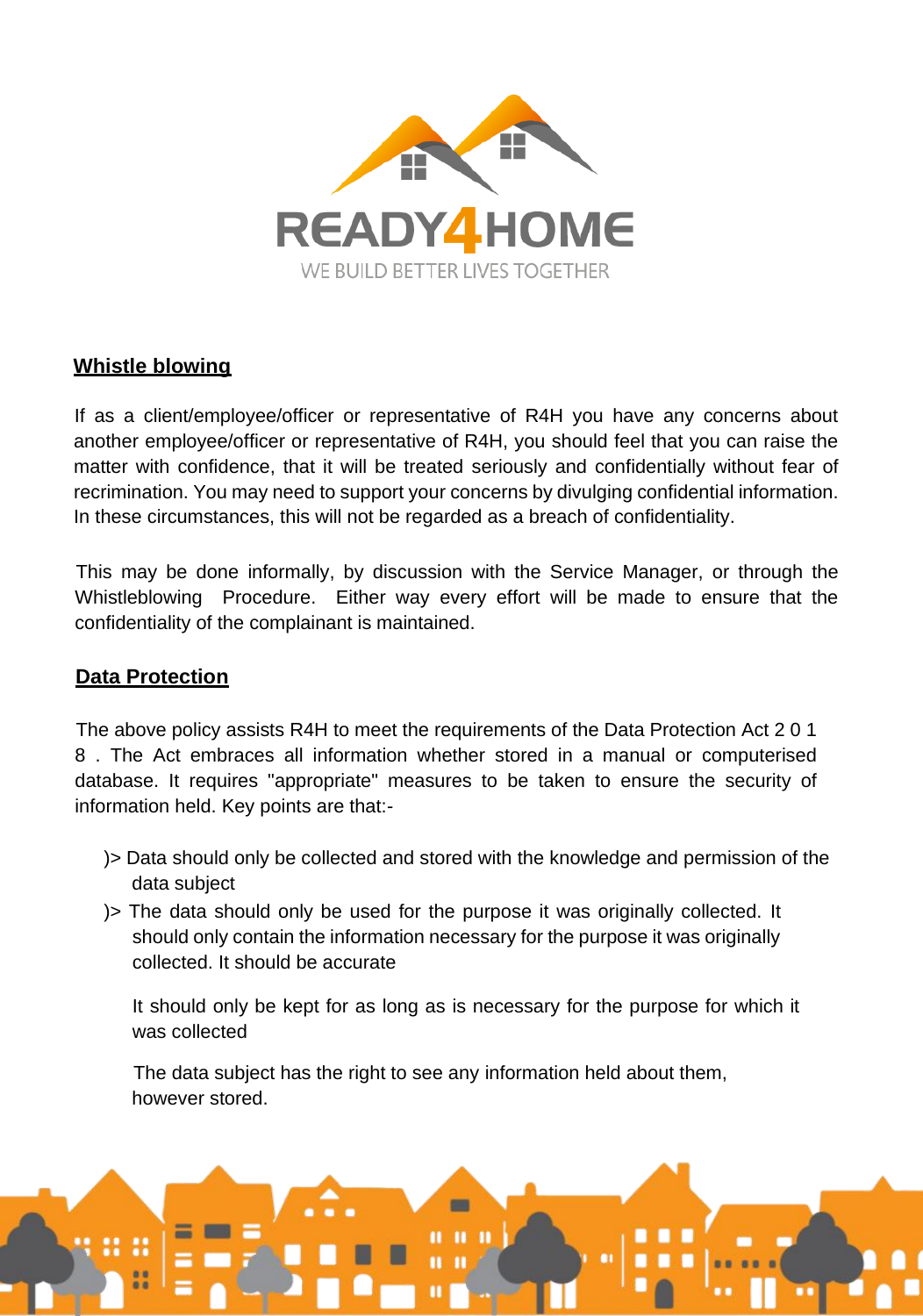

### **Security of Information**

Hard copy of confidential information such as staff personnel files are kept in a locked filing cabinet and access is restricted to the Service Manager and staff of R4H where access is necessary and relevant to their job role. In the event of the absence of the Data Protection Officer access approval may be delegated to another senior member of staff, Hard copy of payroll records are kept in the office of the Service Manager and staff of R4H Housing where access is necessary and relevant to their job role, which is normally kept locked when not in use.

#### **Information stored electronically which includes:**

Payroll information for R4H staff Accounts and bookkeeping records

The above information is stored on computers with coded password access only. Only those officers who need access to the databases will be given the password. Information stored on removable devices will be stored in locked drawers when not in use.

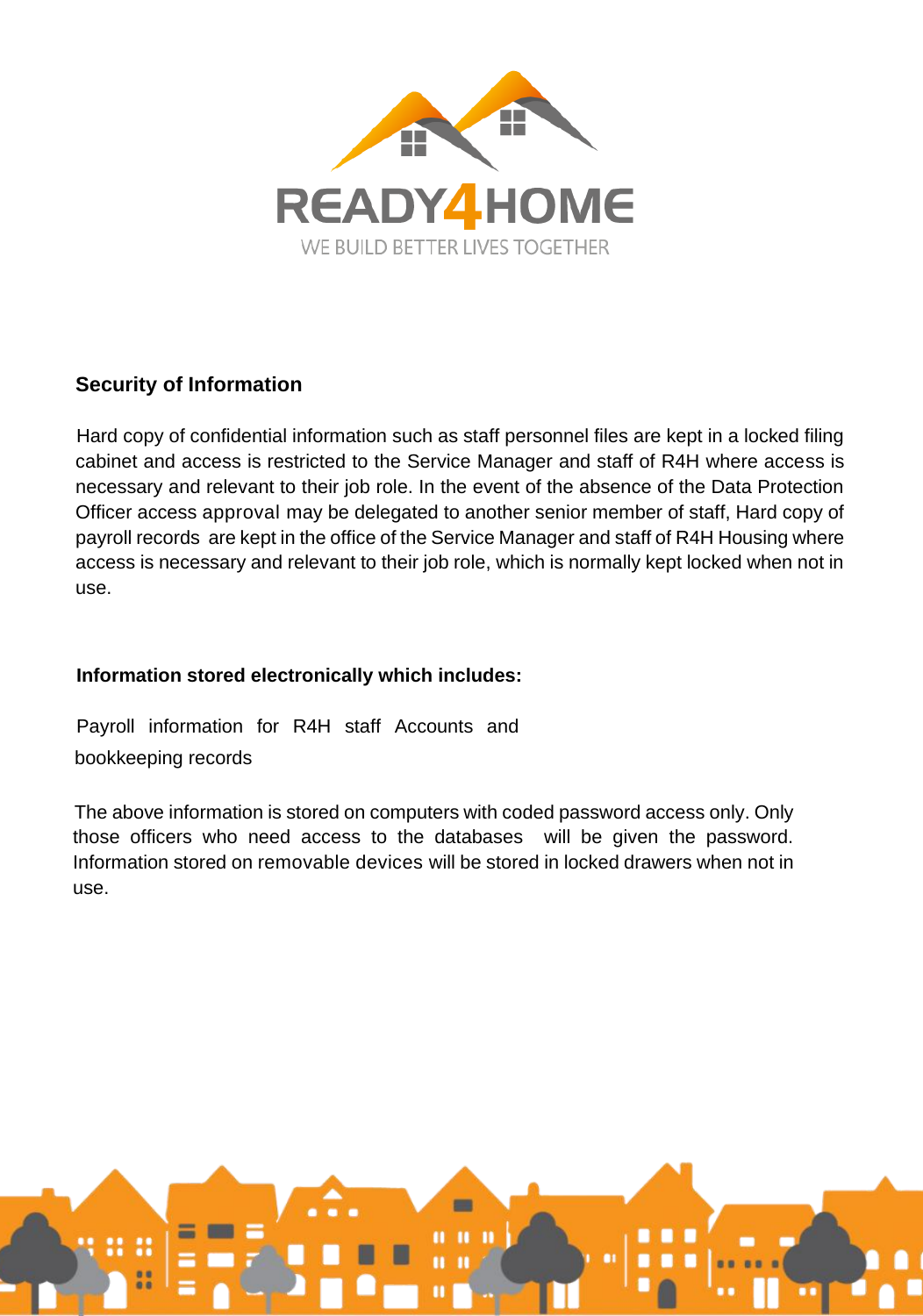

#### **Data Protection Statement**

R4H is committed to providing the best possible service to its clients/employees/officers and representatives whilst reducing the

bureaucracy needed to provide those services. This policy applies to all employees/officers and representatives and complies with the Data Protection Act 2018.

- We will hold the minimum personal data necessary to enable us to perform our functions. We will ensure that the information is accurate and up to date and any inaccuracies are corrected quickly.
- Personal data will be accurate in respect of matters of fact. Opinions will be carefully and professionally expressed.
- We will respond to and assist every request for access to data from clients/employees/officers and representatives of Read y 4 Home.
- Personal data will be kept in an appropriately controlled and secure environment.
- Data sharing with external agencies will be the subject of a written agreement setting out the powers that permit the exercise, its scope and controls and agreed at the highest level.
- Data should only be used for the purpose for which it was intended unless the data subject is aware and has given consent to the data being shared or used for another purpose.
- All emails sent should comply with R4H 'e' mail protocols, which in turn comply with the data protection act.